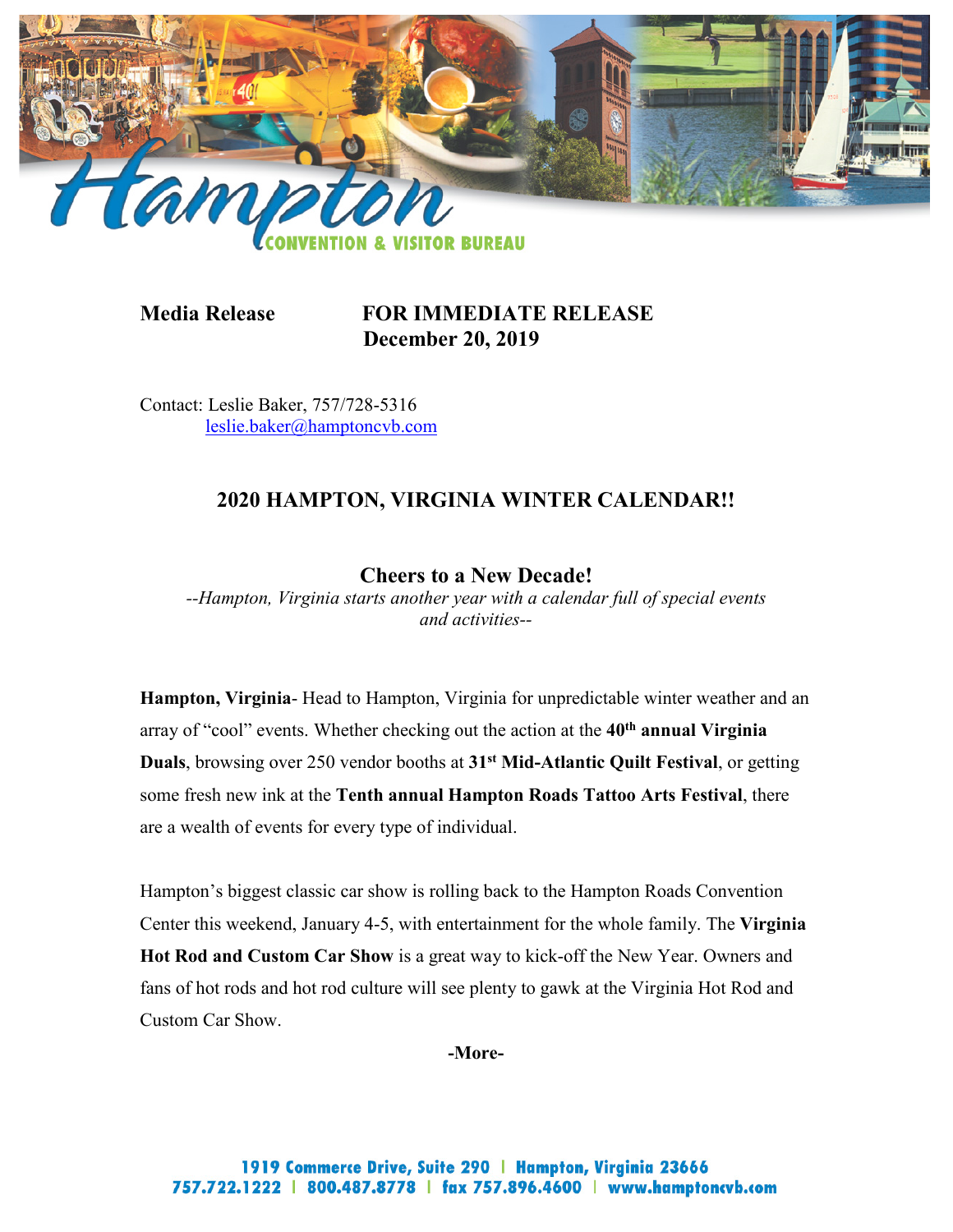January 10-11, Virginia Duals returns to the Hampton Coliseum for their 40<sup>th</sup> year. The team advancement concept started in Hampton with the Virginia Duals in 1981 and is now used by Virginia and many other states to determine the best high school team in the state. The Virginia Duals Wrestling Tournament is the largest college and high school tournament in the world!

Shop, compare and save from experts in remodeling, landscaping, decorating and building at the **Hampton Roads Home Show**, taking place February 8-9 at the Hampton Roads Convention Center. Leisurely stroll through wall-to-wall displays showcasing the latest trends and unveiling the newest products. Professionals are on hand to provide you with comparative information.

Exhibitors will fill the Hampton Roads Convention Center with thousands of products and services for pets at the **World of Pets Expo**, taking place February 21-23. Some of the country's foremost authorities in the pet industry will present seminars and demonstrations covering practically every aspect of pet care and training. In addition to the shopping extravaganza and the seminar series, there will be continuous entertainment and demonstrations by nationally known pet entertainers, trainers, as well as interactive and educational presentations.

The **31st Mid-Atlantic Quilt Festival** returns to the Hampton Roads Convention Center February 27 – March 1, offering more than 250 vendor booths showcasing quilting supplies, sewing related craft items, clothing, textiles, books, antique quilts, and more. The theme of this year's festival, entitled "Stitch Your Art Out" gives entrants an opportunity to explain how they take what is within them and stitch it out! The accepted quilt entries compete in the Traditional, Innovative, Modern, and Wall Quilt categories as well as for the "Best of Show" title.

**-More-**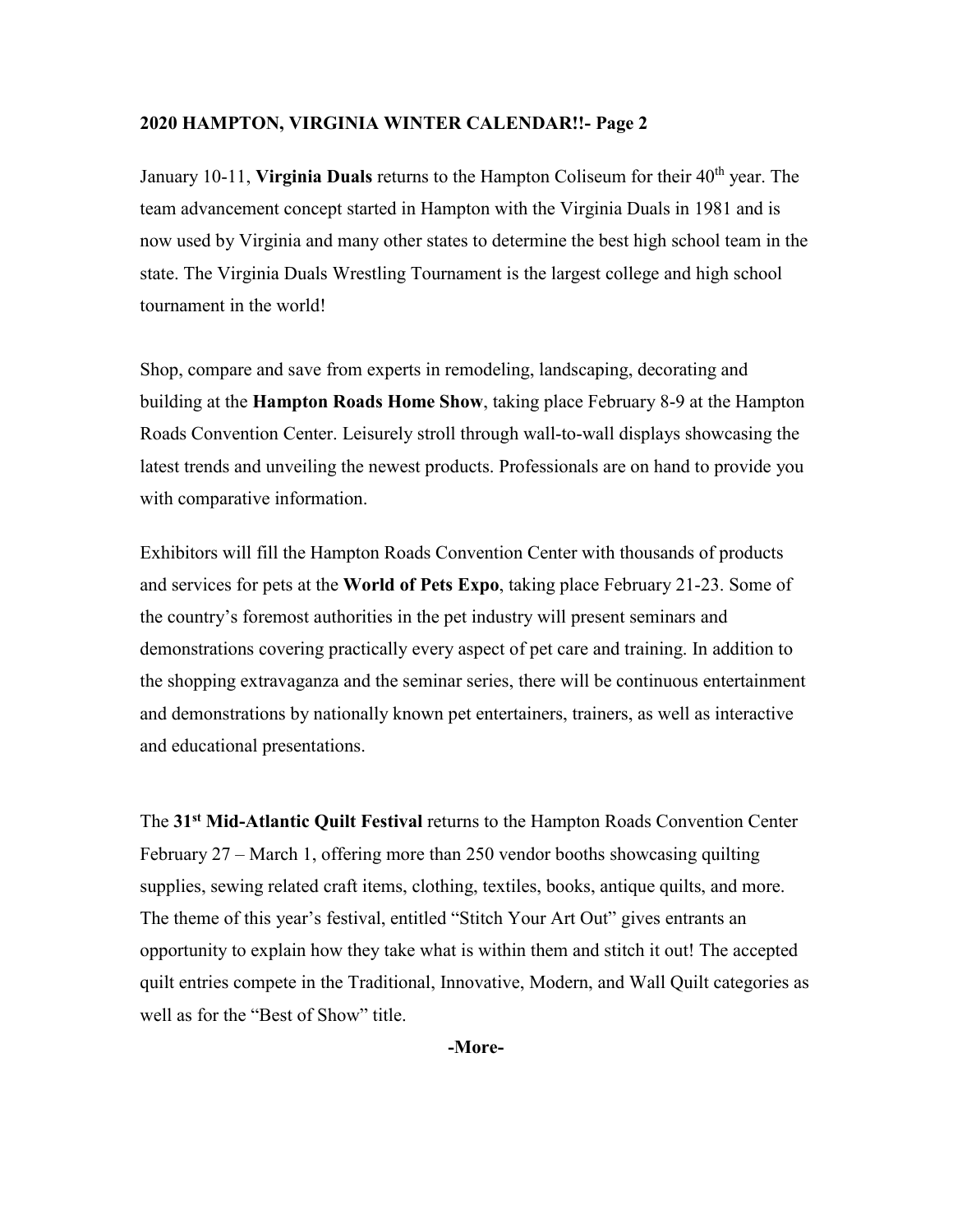Hungry patrons are encouraged to save up their dining dollars for **Hampton Restaurant Tour**, happening March 1-15. Enjoy customized courses for lunch and dinner at participating restaurants in Hampton. Reservations at each restaurant are recommended but not mandatory.

This March 13-15, meet with RV dealers from across the Mid-Atlantic at the **Virginia RV Expo**. The event, drawing upwards of 10,000 attendees to the Hampton Roads Convention Center, will showcase the latest styles and trends in the industry. Attendees will want to take the opportunity to meet with experts in the RV field, as well as enjoy special deals on travel trailers, 5th wheels, and motor homes.

In the market for some new ink? Check out the **Tenth annual Hampton Roads Tattoo Arts Festival,** taking place at the Hampton Roads Convention Center March 20-22. This highly anticipated event will celebrate all aspects of the tattooing industry and welcome talented artists from across the country. During the event, interested attendees have the option of speaking with tattoo artists and having the work performed on-site at the convention center. The cost of each tattoo is in addition to the entrance fee price and is negotiated between customer and artist.

Chris Janson headlines **Country For Kids 2020** on March 21 at the Hampton Roads Convention Center, with event proceeds benefiting the Center for Child & Family Services. This year's concert will be the  $21<sup>st</sup>$  year. The event has featured artists such as Sarah Evans, Keith Urban, Little Big Town, Gary Allan, Phil Vassar, Rodney Atkins, Jo Dee Messina, Tracy Lawrence, Chris Cagle to name a few over the years.

Other notable winter happenings include the **South Eastern Gun & Knives Show, World Gymnastics Invitational, and Hustle & Motivate Expo** at the Hampton Roads

**-More-**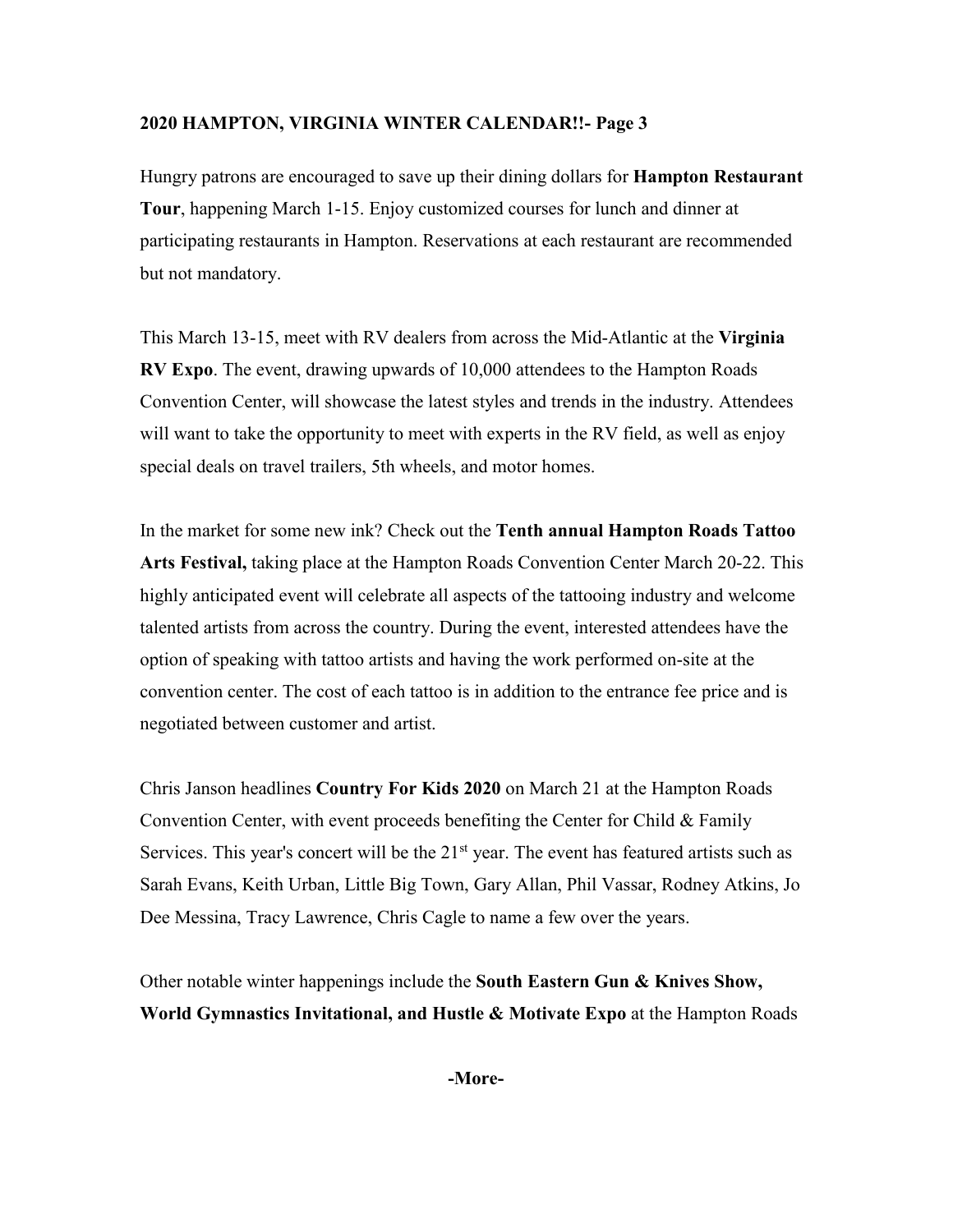Convention Center**; Monster Jam** at the Hampton Coliseum; **23rd annual Black History Program Celebration Breakfast** presented by Aberdeen Gardens at the Queen Street North Worship Center; and countless shows at **The American Theatre**, among others.

# **January 2020**

#### 4-5 **Virginia Hot Rod and Custom Car Show**

The seventh annual VA Car Show is coming to the Hampton Roads Convention Center Virginia January 4th and 5th 2020. Grab your friends and family and enjoy an amazing showcase of the hot rod culture. Custom builders, manufacturers and regional and national car clubs from the car world will be there. We'll have music, DJ's, Kids Zone, Free Giveaways and much more. Virginia is for car lovers. Hampton Roads Convention Center. 10 a.m. – 8 p.m. Saturday; 10 a.m. – 6 p.m. Sunday. Admission Fee. 443/366 5944. [www.vacarshow.com](http://www.vacarshow.com/) (1610 Coliseum Drive, Hampton, VA 23666)

#### 10-11 **2020 Virginia Duals Wrestling Tournament and Youth Championship – The 40th Edition**

The Peninsula Wrestling Association hosts the 40th Annual Virginia Duals Wrestling Tournament at the Hampton Coliseum. The Virginia Duals Wrestling Tournament is the largest college and high school tournament in the world. For more information, visit virginiaduals.mattalkonline.com. Hampton Coliseum. 8 a.m. Friday; 8 a.m. – 4 p.m., Finals 4 p.m. Saturday. Admission Fee. 757/838-4203. [www.hamptoncoliseum.org](http://www.hamptoncoliseum.org/) (1000 Coliseum Drive, Hampton, VA 23666)

# 11-12 **MADE Hoops Boys Tournament**

Boo Williams sportsplex. [www.madehoops.com](http://www.madehoops.com/) (5 Armistead Ave. Hampton, VA 23666)

# 11-12 **Southeastern Guns & Knives Show**

Southeastern Guns and Knives is an organized and legal gun show event that promotes understanding of the shooting sports, appreciation of American history, and an opportunity to view historic and contemporary weapons. A variety of people, from professionals to blue-collar workers, attend gun shows. Gun show patrons attend the shows as collectors, hobbyists, sportsmen, and hunters; many also attend because they are interested in home defense. Hampton Roads Convention Center. 9 a.m. - 5 p.m. Saturday; 10 a.m. - 4 p.m. Sunday. \$10 Adults, \$7 Ages 13 - 17, Free admission for children 12 & under accompanied by an adult 21 years or older. 757/315-1610. [www.guns-knives.com](http://www.guns-knives.comn/) (1610 Coliseum Drive, Hampton, VA 23666)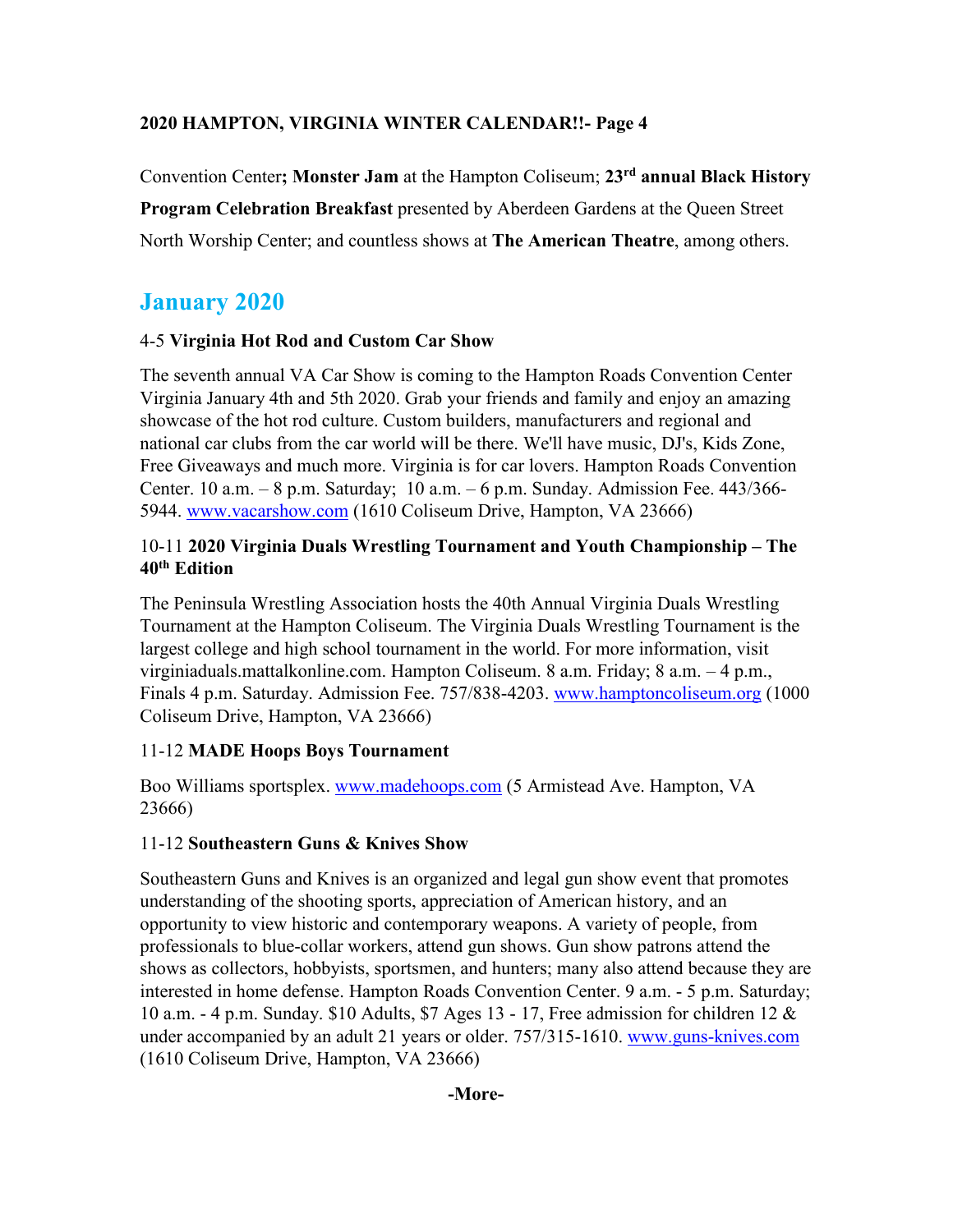## 16 **Conversations With…Connie Schultz**

Praised for providing "a voice for the underdog and underprivileged," Pulitzer Prizewinning columnist Connie Shultz isn't afraid to speak her mind. Nor does she shy away from some of the hard-hitting topics that divide our nation. Her work has appeared in the New York Times, the Washington Post, Politico, and the Atlantic. Schultz's groundbreaking series "The Burden of Innocence" earned her the Robert F. Kennedy Award for Social Justice Reporting, the National Headliner Award's Best of Show and journalism awards from Harvard and Columbia universities. The American Theatre. 8 p.m. \$35. 757/722-2787. www.theamericantheatre.org (125 East Mellen Street, Hampton, VA 23663)

#### 17-19 **Monster Jam**

Monster Jam® is adrenaline-charged family entertainment featuring some of the most recognizable trucks in the world including Grave Digger ®, Scooby-Doo and many more. Our world-class drivers push these perfectly engineered Monster Jam trucks to their limits in Freestyle, 2-Wheel Skills and Racing competitions that promise to put families on the edge of their seats in this unexpected, unscripted and unforgettable event! Hampton Coliseum. 7 p.m. Friday; 1 p.m. and 7 p.m. Saturday; 1 p.m. Sunday. Tix start at \$15. 757/838-4203. [www.hamptoncoliseum.org](http://www.hamptoncoliseum.org/) (1000 Coliseum Drive, Hampton, VA 23666)

#### 18 **Barefoot Puppets**

Inspired by the classic tale of The Little Red Hen, this version reveals the truth about what really happened that fateful day when a chicken decided to bake a loaf of bread! Were the other farm animals just lazy or was there something else stewing in the barnyard? Journey to a small European bakery as we cook up the answers to these questions and more in this hilariously tasty retelling.Barefoot Puppets' award-winning shows feature handcrafted puppets and original music and scenery. These reimagined tales pack plenty of interactive elements to keep the whole family laughing and clapping all morning long! The American Theatre. 11 a.m. \$10. 757/722-2787. www.theamericantheatre.org (125 East Mellen Street, Hampton, VA 23663)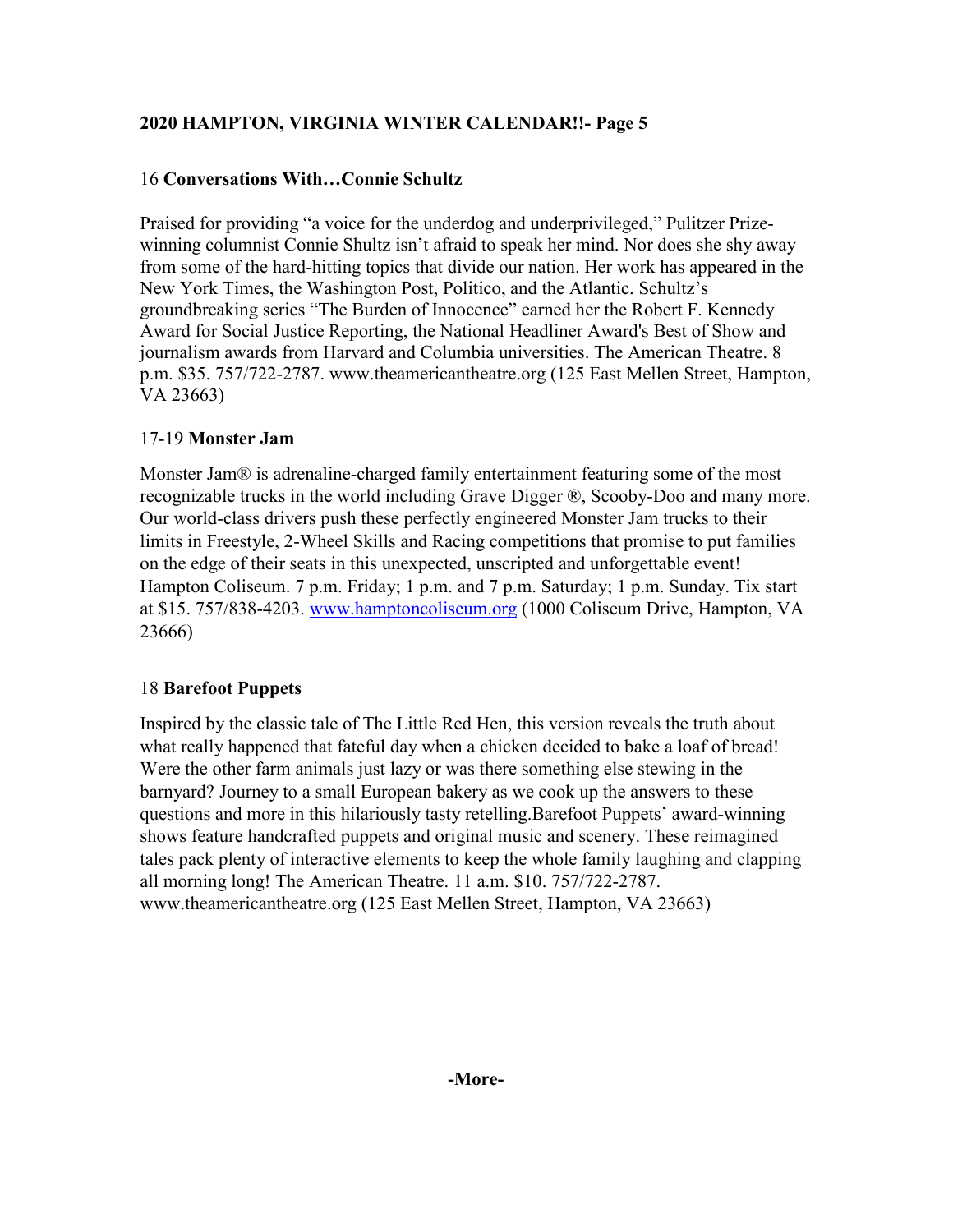# 24-26 **Coastal Virginia Bluegrass and Brew Festival**

Returning for its 3rd year, the Coastal Virginia Bluegrass and Brew Festival once again gathers some of the nation's most extraordinary musical talent. In what has become one of the most anticipated events of the season, this jam-packed concert weekend also features Coastal Virginia's award-winning craft beers and spirits — but this year there's a twist! The American Theatre. 8:00 p.m. \$35. 757/722-2787. www.theamericantheatre.org (125 East Mellen Street, Hampton, VA 23663)

# 25-26 **Mid-Atlantic Power League Volleyball**

MAPL [pronounced "M-apple"] is a power league for elite junior girls' volleyball teams along the mid-Atlantic coast. MAPL provides high level inter-regional competition while minimizing travel costs [NO Stay-to-Play requirements] and missed days of school. MAPL events are held exclusively on the weekends and guarantee a minimum of six  $[6]$ matches. If you want it ALL - cost-effective, weekend only, quality competition - MAPL is the PERFECT FIT. Boo Williams Sportsplex & Hampton Roads Convention Center. Admission fee. 757/315-1610. [www.maplvb.com](http://www.maplvb.com/) (1610 Coliseum Drive Hampton, VA 23666) (5 Armistead Pointe Parkway Hampton, VA 23666)

## 25-26 **World Class Gymnastics Invitational**

Hosted by World Class Gymnastics. Hampton Coliseum, Children 4-17 & Seniors \$6, Children 3 and Under Free. 757/727-8311. [www.worldclassgym.com](http://www.worldclassgym.com/) (1000 Coliseum Dr. Hampton, VA 23666)

# **February 2020**

# 1 **Clowning Around with Avner the Eccentric**

If anyone ever told Avner the Eccentric to stop clowning around, he didn't listen! From Broadway to abroad, the comedian delivers laughs for the entire family. His latest show, Exceptions to Gravity, defies the barriers of language and culture — once again, breaking new ground as a master of physical comedy. The American Theatre. 8 p.m. \$35. 757/722- 2787. www.theamericantheatre.org (125 East Mellen Street, Hampton, VA 23663)

# 8 **23rd Annual Black History Month Breakfast**

Celebrate the start of Black History Month with members of the Aberdeen Gardens Historic and Civic Association at the 23<sup>rd</sup> annual breakfast. Queen Street North Worship Center. 8:30 a.m.-11:30 a.m. \$30. 757/722-2345. (190 W Queens Way, Hampton, VA 23669)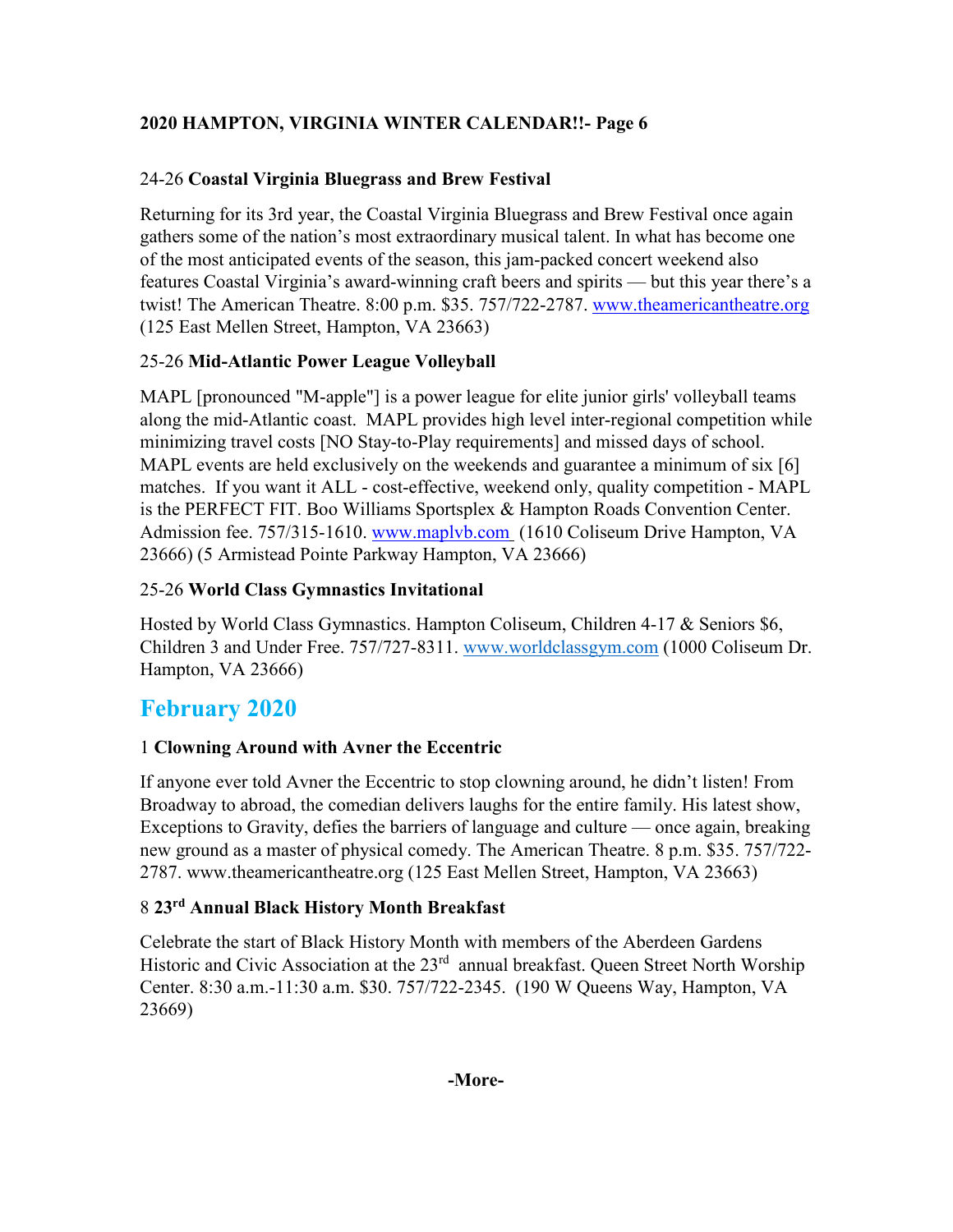# 7-8 **Mrs. Krishnan's Party**

Get ready for a party, but none like you've ever experienced before! New Zealand's Indian Ink Theatre Company will transport you to the colorful world of Mrs. Krishnan where anything can happen. The American Theatre. 8 p.m. \$35. 757/722-2787. www.theamericantheatre.org (125 East Mellen Street, Hampton, VA 23663)

# 7-9 **2020 Showstopper Dance Competition**

If you are looking for the largest, most glamorously fun dance competition in the world, you've come to the right place! You can find us at all of the biggest and best venues all across the country — we are in over 50 cities a year! You might leave our competition covered in glitter, but we guarantee you'll also leave with the best memories you'll have all year. Hampton Roads Convention Center. [www.goshowstopper.com](http://www.goshowstopper.com/) (1610 Coliseum Drive Hampton, VA 23666)

# 8-9 **Hampton Roads Home Show**

Shop, compare and save from experts in remodeling, landscaping, decorating and building. Leisurely stroll through wall-to-wall displays show casing the latest trends and unveiling the newest products. Professionals are on hand to provide you with comparative information. Enjoy the entertaining and interactive demonstrations to motivate you. Hampton Roads Convention Center. 10 a.m. - 6 p.m. Saturday; 11 a.m. – 5 p.m. Sunday. \$10 adults, free for individuals 18 and younger. 757/222-2945 <http://hamptonvahomeshow.com/> (1610 Coliseum Drive, Hampton, VA 23666)

# 8-9 **MADE Hoops Girls Rose League Tournament**

Boo Williams sportsplex. [www.madehoops.com](http://www.madehoops.com/) (5 Armistead Ave. Hampton, VA 23666)

# 15 **That Golden Girls Show: A Puppet Parody**

Get ready for an evening of laughter, jazzercise, shoulder pads and quick-witted oneliners as The Golden Girls take to the stage — as puppets! That Golden Girls Show! parodies some of your favorite classic episodes. From Sophia's get-rich-quick schemes and Rose's tales from St. Olaf to Blanche's insatiable hunt for men and Dorothy's daily struggle to make sense of her life, devoted fans will fondly remember our four girls from Miami. And for first-timers, it's a joyful introduction to the brilliance of the television series. The American Theatre. 8 p.m. \$35. 757/722-2787. www.theamericantheatre.org (125 East Mellen Street, Hampton, VA 23663)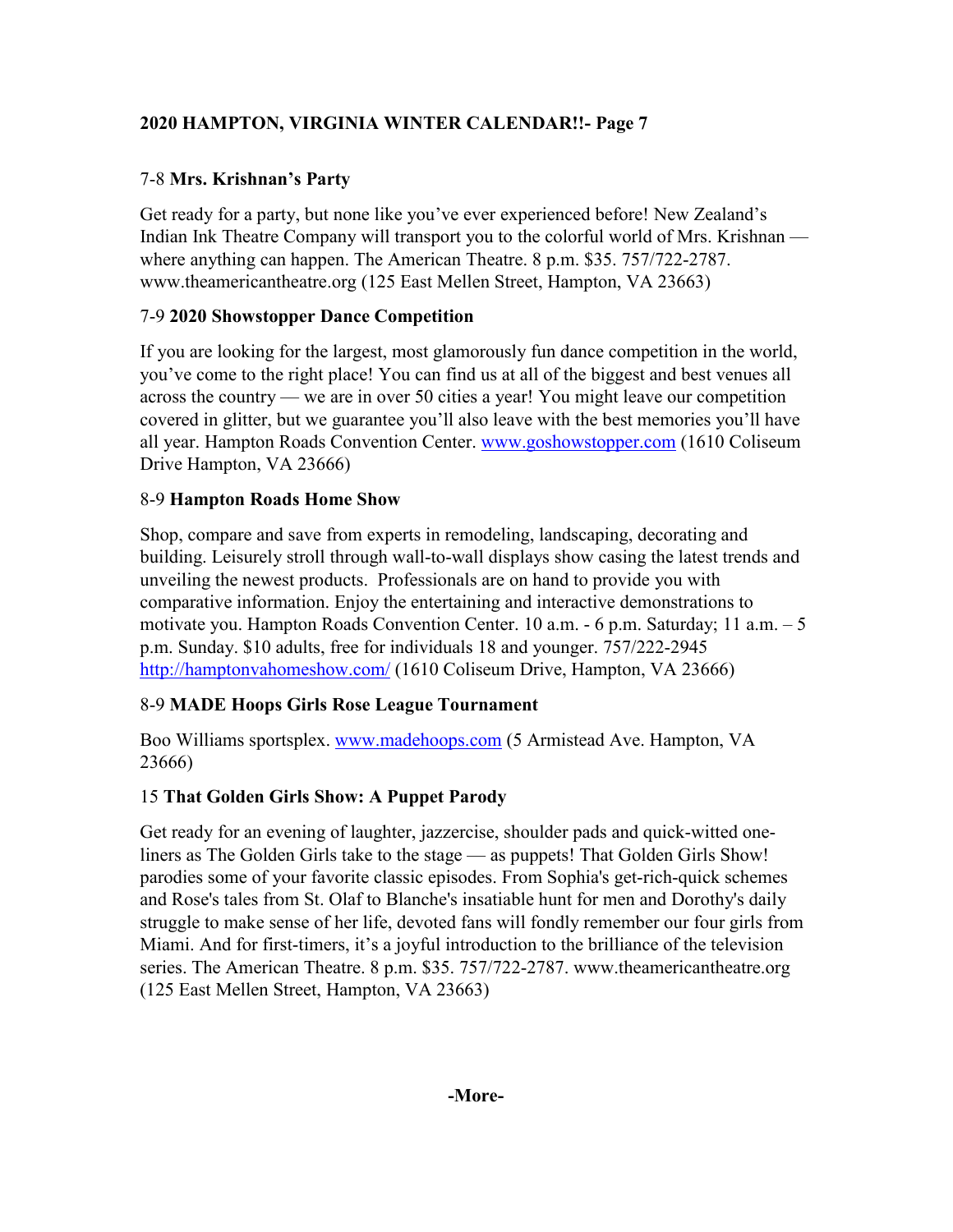# 21-23 **World of Pets Expo**

The World of Pets Expo is a fun and educational experience for the entire family, including children and pets of all kind. For less than the price of a movie ticket you and your family can experience a full day of education and entertainment. There is truly something for everyone, from animal lovers to the casual pet owner. Hampton Roads Convention Center. 2 p.m. - 8 p.m. Friday; 10 a.m. - 7 p.m. Saturday; 10 a.m. - 5 p.m. Sunday. \$9 Adults; \$5 Children (ages 5-12); Children under 5 are free. 800/882-9894. [www.worldofpets.org](http://www.worldofpets.org/) (1610 Coliseum Drive, Hampton, VA 23666)

# 22 **The Jazz Side of Aretha Franklin**

Roots is one of Coastal Virginia's brightest talents, honoring Franklin while delivering her unique spin with a soaring vocal range and lush quality that celebrates this rarely heard portion of Franklin's repertoire. Accompanied by Dr. Weldon Hill and Lucy Kilpatrick on piano and keys, James "Saxsmo" Gates on saxes, Keith Willingham on trumpet, Michael Hawkins on bass, and Billy Williams on drums, this promises to be a tribute to Aretha Franklin like none other! The American Theatre. 8 p.m. \$35. 757/722- 2787. www.theamericantheatre.org (125 East Mellen Street, Hampton, VA 23663)

# 22 **Professional Bull Riders**

The PBR Pendleton Whisky Velocity Tour is the top expansion series of the PBR featuring some of the best athletes of the sport going head to head with the fiercest bulls in the country. The PBR Velocity Tour will bring all the high-energy sound, lighting, special effects and edge of your seat action that fans have come to expect from the world leader in the sport of bull riding. Hampton Coliseum. 7 p.m. Tix start at \$15. 757/838 4203. [www.hamptoncoliseum.org](http://www.hamptoncoliseum.org/) (1000 Coliseum Drive, Hampton, VA 23666)

# 27-March 1 **Mid-Atlantic Quilt Festival**

Join us as we celebrate the 31st annual Mid-Atlantic Quilt Festival at the Hampton Roads Convention Center! The Merchants Mall will feature everything for quilt, fiber, wearable & textile artists and home sewers. In addition, MAQF will present the finest collection of quilt, garment and fiber art exhibitions including quilt and wearable art prize money competitions. Rounding out the event will be workshops and lectures presented by leading instructors along with demonstrations throughout the Merchants Mall. Hampton Roads Convention Center. 10 a.m.- 6 p.m. Thursday-Saturday; 10 a.m. - 4 p.m. Sunday. \$15 includes readmission, \$13 Sunday only, Ages 16 and under free. 215/862.5828. [www.quiltfest.com](http://www.quiltfest.com/) (1610 Coliseum Drive, Hampton, VA 23666)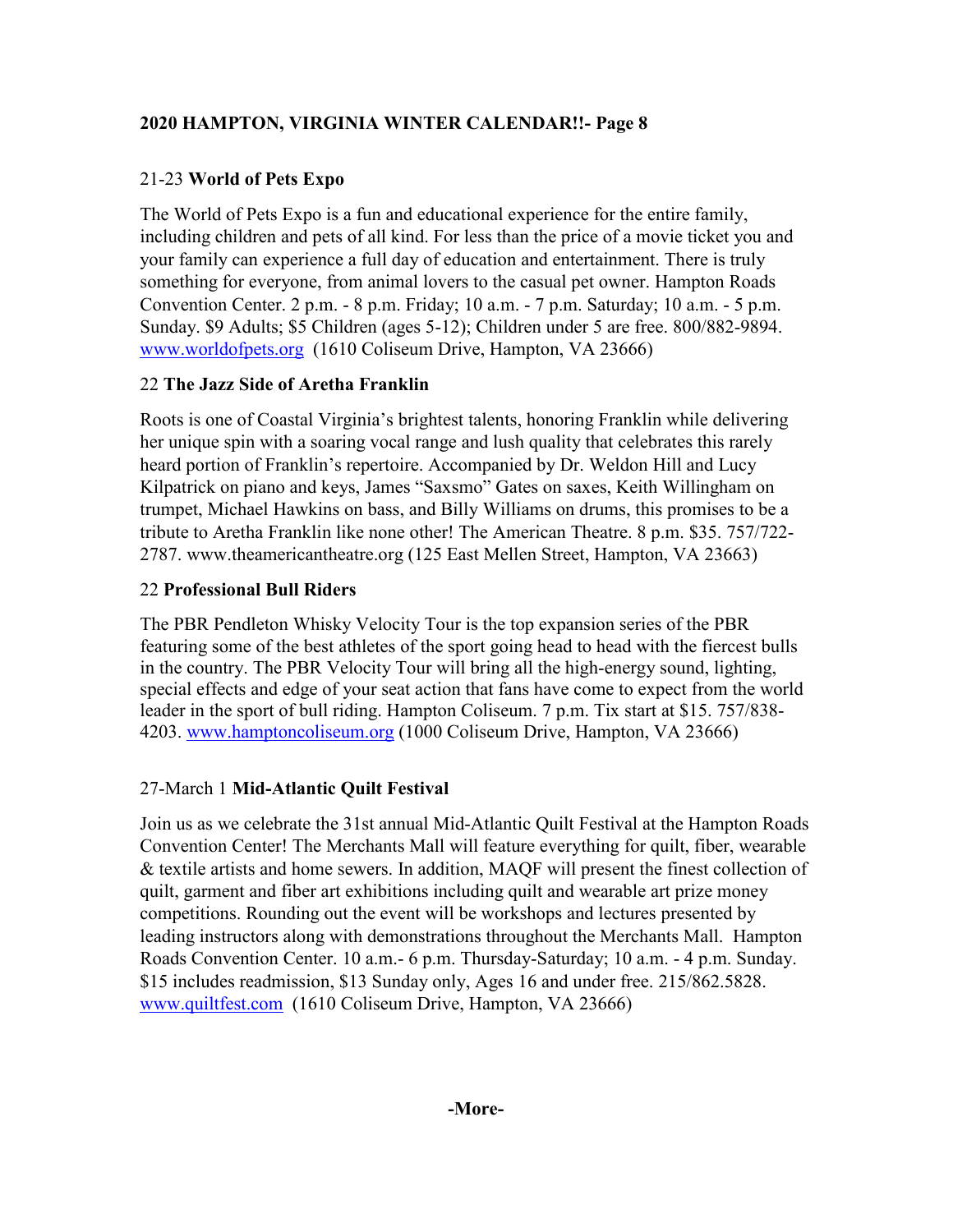# 28-29 **VHSL Indoor Track State Championships**

Boo Williams Sportsplex. [www.vhsl.org/indoor-track](http://www.vhsl.org/indoor-track) (5 Armistead Ave. Hampton, VA 23666)

# 29 **Linda Eder in Concert**

Eder's latest album, If You See Me, pays tribute to Broadway and beyond, delivering her unique song interpretation of Rodgers and Hammerstein, Stephen Sondheim, Frank Wildhorn, and more —chosen from a wish list submitted by her fans after requesting suggestions on her social media sites. Don't miss this exciting opportunity to hear one of the most versatile and purest voices of our generation live onstage! The American Theatre. 8 p.m. \$35. 757/722-2787. www.theamericantheatre.org (125 East Mellen Street, Hampton, VA 23663)

# **March 2020**

# 7-8 **Grit Fitness Festival**

Established in 2010 and has grown each year. Grit Fitness Festival has become one of the premier competitive fitness events in the Mid-Atlantic Region. Over the years athletes from up and down the East Coast have traveled to the Hampton Roads area to participate in this test of fitness and community building event. Hampton Roads Convention Center. 12 p.m.- 5 p.m. Registration Fee. 757/315-1610. http://gritfitnessfestival.com (1610 Coliseum Drive, Hampton, VA 23666)

# 7 **Che Malambo**

The heart-throbbing world of malambo comes alive in this brand new production! Inspired by the precision footwork, rhythmic stomping, drumming and song of the gaucho (South American cowboy), renowned choreographer Gilles Brinas transforms Malambo's origin as a test of agility, strength and dexterity into a sexy and spectacular stage performance. The American Theatre. 8 p.m. \$35. 757/722-2787. www.theamericantheatre.org (125 East Mellen Street, Hampton, VA 23663)

# 7 **1st Day of Destruction**

Langley Speedway. 6 p.m. 757/865-7223. [www.langley-speedway.com](http://www.langley-speedway.com/) (11 Dale Lemonds Dr. Hampton, VA 23666)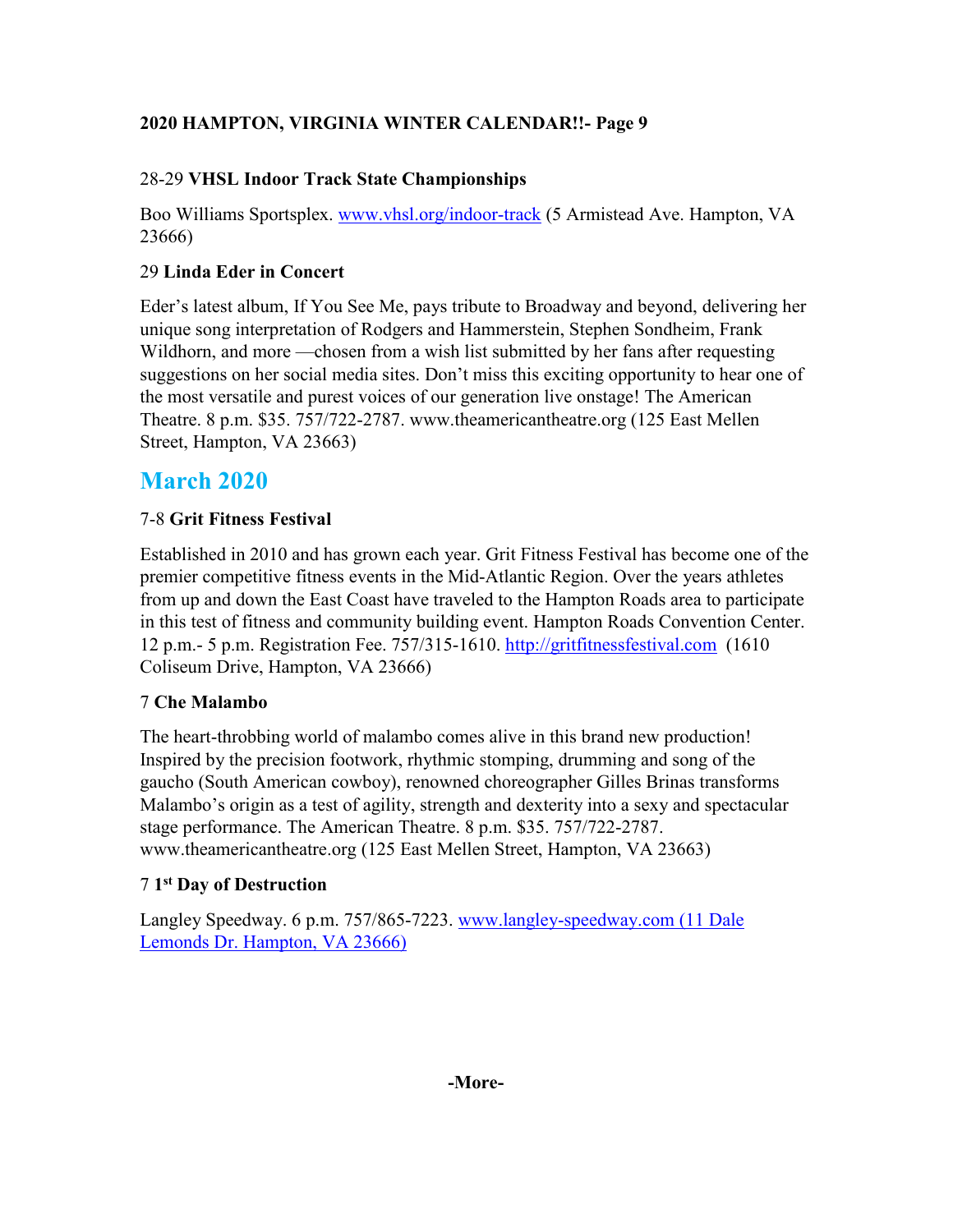## 7-8 **Southeastern Guns & Knives Show**

Southeastern Guns and Knives is an organized and legal gun show event that promotes understanding of the shooting sports, appreciation of American history, and an opportunity to view historic and contemporary weapons. A variety of people, from professionals to blue-collar workers, attend gun shows. Gun show patrons attend the shows as collectors, hobbyists, sportsmen, and hunters; many also attend because they are interested in home defense. Hampton Roads Convention Center. 9 a.m. - 5 p.m. Saturday; 10 a.m. - 4 p.m. Sunday. \$10 Adults, \$7 Ages 13 - 17, Free admission for children 12 & under accompanied by an adult 21 years or older. 757/315-1610. [www.guns-knives.com](http://www.guns-knives.comn/) (1610 Coliseum Drive, Hampton, VA 23666)

## 8 **Young Artist Competition Showcase**

Winners from the fourth annual Young Artist Competition perform chosen selections of concertos and virtuosic showpieces with the orchestra. Be inspired by the best of the future generation of performers that Coastal Virginia has to offer! The American Theatre. 2:30 p.m. \$20. 757/722-2787. www.theamericantheatre.org (125 East Mellen Street, Hampton, VA 23663)

## 13 **Sturgill Simpson: A Good Look'n Tour w/ Special guest Tyler Childers**

Following the release of his new album and Netflix Original Anime movie Sound  $\&$ Fury, Sturgill Simpson just announced A Good Look'n Tour with very special guest Tyler Childers. Hampton Coliseum. 7 p.m. 757/838-4203. [www.hamptoncoliseum.org](http://www.hamptoncoliseum.org/) (1000 Coliseum Drive, Hampton, VA 23666)

# 13-15 **Virginia RV Expo**

The Virginia RV Show is back for with great deals on motorhomes, travel trailers, and fifth wheels! Stock up on all the essentials and gather great ideas for your next RV vacation. Come ready to shop the newest in accessories for RVs, as well as campgrounds. Insurance and financing will also be available on site. Plus, attend daily seminars to pick up some new info and tips. Hampton Roads Convention Center. Friday 12 p.m. - 8 p.m.; Saturday 10 a.m. - 7 p.m.; Sunday 11 a.m. - 5p.m. \$10 at the door (Cash only); 16 and under free. 757/315-1610. www.varvexpo.com (1610 Coliseum Drive, Hampton, VA 23666)

# 1-15 **Hampton Restaurant Tour**

Enjoy a 2-course lunch for \$10 and/or a 3-course meal for either \$20 or \$30 at participating restaurants. [www.visithampton.com](http://www.visithampton.com/)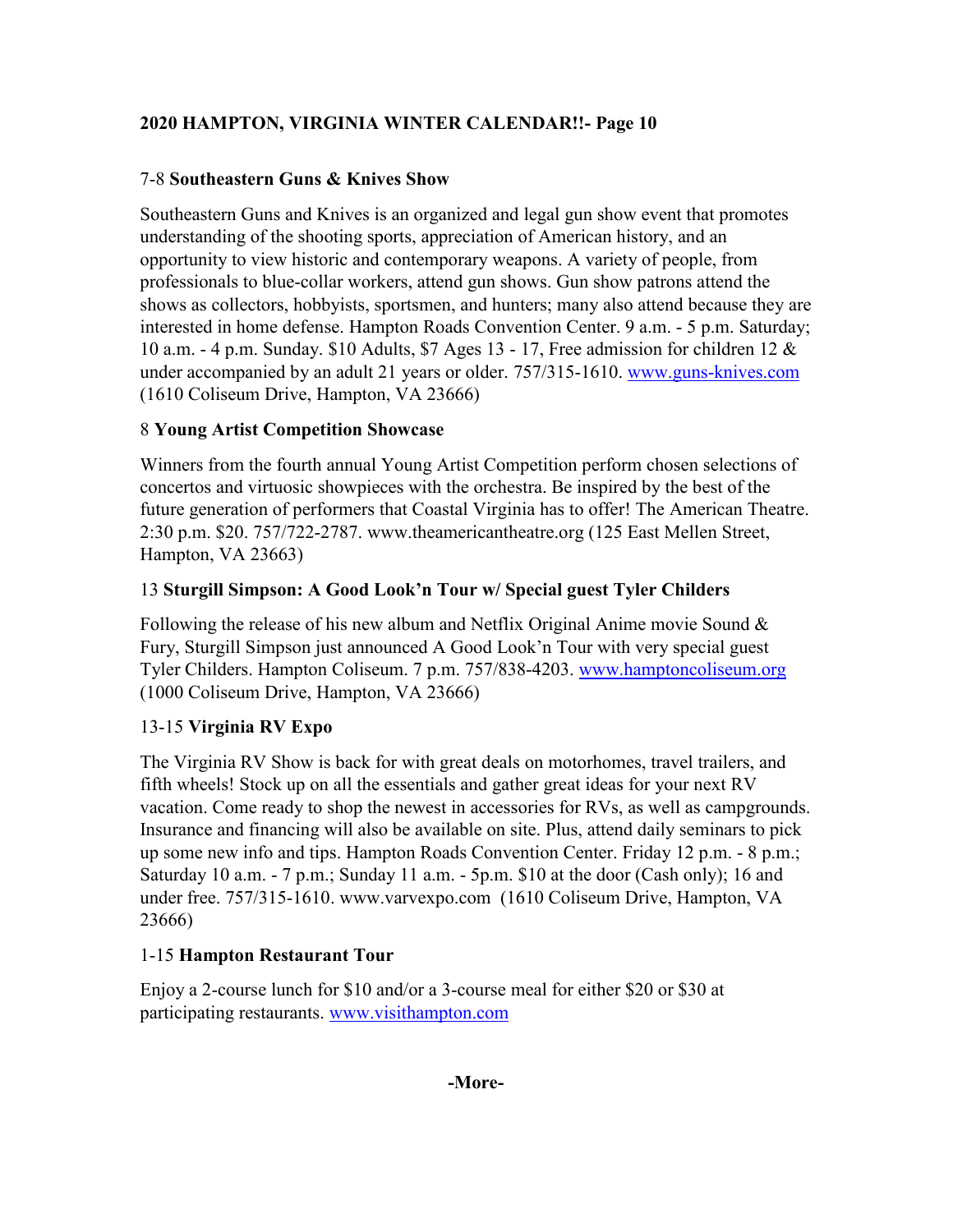# 14 **(RE)Launching Air Power Park**

Join us to celebrate the restoration of notable aircraft and rockets that shaped the history of flight and the Space Age. Stroll the grounds to hear stories of these pioneering vehicles and the heroes that piloted them. Enjoy hands-on activities and other family fun. Air Power Park. [www.hamptonhistorymuseum.org](http://www.hamptonhistorymuseum.org/) (413 W Mercury Blvd. Hampton, VA 23666)

# 15 **Hustle & Motivate Expo**

Hustle & Motivate Expo is the biggest networking event for Entrepreneurs, in the Hampton Roads Area. Entrepreneurs will connect with each other through a speednetworking activity, learn from successful leaders on our Panel Discussion in Business, Marketing, Finance and Mindset. Lastly, we are hosting a Pitching Competition for Entrepreneurs to win start up funds for their business. Entrepreneurs will walk away from this event motivated to check off goals on their to-do list. Hampton Roads Convention Center. 10:30 a.m. – 7:30 p.m. 757/315-1610. [www.hustlemotivateexpo.com/](http://www.hustlemotivateexpo.com/) (1610) Coliseum Drive, Hampton, VA 23666)

# 20-22 **Virginia USA Gymnastics Level 6/7 State Meet**

Boo Williams Sportsplex. [www.vausag.com.](http://www.vausag.com/) (5 Armistead Ave. Hampton, VA 23666)

# 20-22 **10th annual Hampton Roads Tattoo Festival**

Presented by Folk City Tattoo and Twisted Ink magazine, this is the largest tattoo event in Virginia. Hundreds of tattoo artists, vendors, and live music all weekend.! During the event, interested attendees have the option of speaking with tattoo artists and having the work performed on-site. The cost of each tattoo is in addition to the entrance fee price and is negotiated between customer and artist. Hampton Roads Convention Center. 12 p.m. - 12 a.m. Friday; 10 a.m. - 12 a.m. Saturday; 12 p.m.- 8 p.m. Sunday. \$25 daily, \$45 Weekend Pass, \$35 Military Weekend Pass. 757/484-1319. [www.hrtattoofest.com](http://www.hrtattoofest.com/) (1610 Coliseum Drive, Hampton, VA 23666)

# 21 **10,000 Maniacs**

Get ready for an exhilarating evening of chart-topping hits! 10,000 Maniacs have been entertaining fans for nearly 40 years with their "proudly eclectic" style, and today tours with a six-piece line-up that's sure to have audiences on their feet. The American Theatre. 8 p.m. \$35. 757/722-2787. www.theamericantheatre.org (125 East Mellen Street, Hampton, VA 23663)